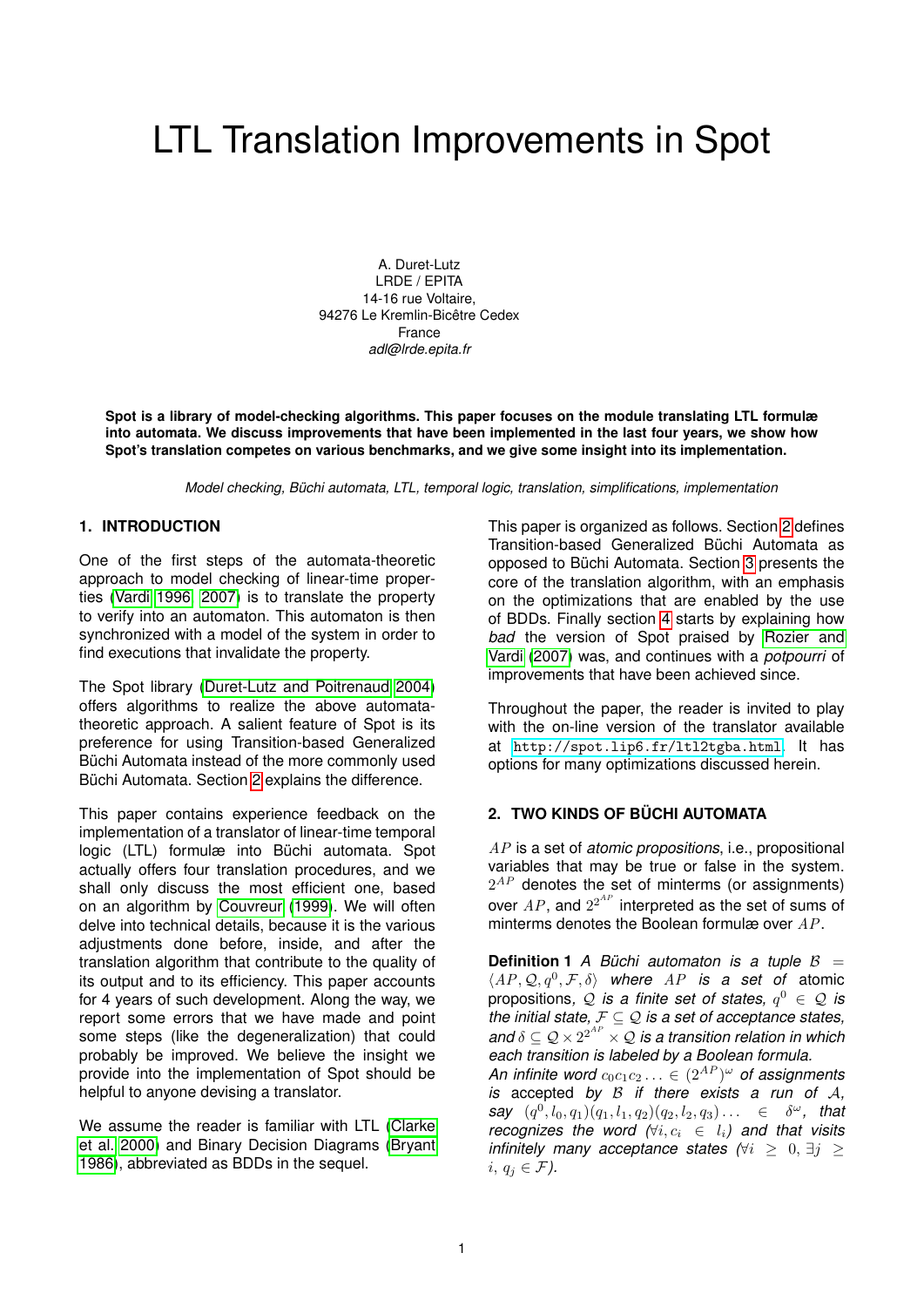<span id="page-1-1"></span>

*Figure 1: Two automata regognizing the LTL formula* G F a∧G F b*.* B1*: Büchi automaton with a single acceptance state (double circle).*  $\mathcal{T}_1$ *: TGBA with*  $\mathcal{F} = \{\bullet, \circlearrowleft\}$ *.* 

**Definition 2** *A Transition-based Generalized Büchi Automaton (TGBA) is a Büchi automaton in which multiple acceptance conditions are carried by the transitions. It can be defined as a tuple*  $T =$  $\langle AP, Q, q^0, F, \delta \rangle$  where AP is a set of atomic propositions,  $\mathcal Q$  *is a finite set of states,*  $q^0$  $\in$  $\mathcal Q$ *is the initial state,*  $F = \{f_1, f_2, \ldots, f_n\}$  *is a finite set of elements called* acceptance conditions*,* δ ⊆  $\mathcal{Q} \times 2^{2^{AP}} \times 2^{\mathcal{F}} \times \mathcal{Q}$  is a transition relation in which *each transition is labeled by a Boolean formula and a set of acceptance conditions.*

An infinite word  $c_0c_1c_2\ldots\in (2^{AP})^\omega$  of assignments *is* accepted *by* T *if there exists a run of* A*, say*  $(q^0, l_0, F_0, q_1) (q_1, l_1, F_1, q_2) (q_2, l_2, F_2, q_3) \ldots \in \delta^{\omega}$ , that *recognizes the word*  $(∀i, c_i ∈ l_i)$  and that visits each *acceptance condition infinitely often*  $(\forall f \in \mathcal{F}, \forall i >$ 0,  $\exists j \ge i, f \in F_j$ *)*.

Fig. [1](#page-1-1) illustrates these definitions with two automata that recognize the LTL property:  $G Fa \wedge G F b$ . The infinite sequence  $\frac{a:1\ 0\ 0\ 1\ 0\ 0\ 1\ 0\ 0\ 1}{b:0\ 0\ 1\ 0\ 0\ 1\ 0\ 0\ 1}$  ... will be accepted by  $\mathcal{T}_1$  because it visits the top and right loops infinitely often, therefore all acceptance conditions are seen infinitely often. Similarly this sequence visits the only acceptance state of  $B_1$  infinitely often.

Spot is built around the concept of TGBA, and is able to perform the entire model-checking approach with these automata. However most other modelchecking tools use Büchi automata. Spot can therefore *degeneralize* TGBAs into Büchi automata using an operation discussed in Section [4.2.2.](#page-6-0)

In the rest of the paper, we will often name the states of automata with the LTL formula they recognize. These extra annotations have no influence on the behavior of the automata.

## <span id="page-1-0"></span>**3. OVERVIEW OF THE TRANSLATION**

The algorithm of [Couvreur](#page-11-3) [\(1999\)](#page-11-3) for the translation of LTL automata into TGBA is based on a tableau method. Although the following explanations are selfcontained, we refer the reader to [Duret-Lutz and](#page-11-2) [Poitrenaud](#page-11-2) [\(2004\)](#page-11-2) for an illustration of this algorithm as a tableau that can be used to build generalized Büchi automata with state-based or transition-based acceptance conditions. Here we shall present the algorithm at a lower level to explain how the use of BDDs helps the translation.

To put this algorithm in context, the complete translation procedure to go from LTL to a Büchi Automaton can be presented as four steps:

- 1. Simplify the LTL formula syntactically (we shall discuss this Section [4.2\)](#page-4-0). E.g., rewrite  $FFa$  (a 3-state automaton) into  $Fa(2 states)$ .
- 2. Translate the simplified formula into a TGBA using the algorithm presented in this section.
- 3. Simplify the TGBA, e.g., by removing redundant acceptance conditions and terminal strongly connected components that are not accepting.
- 4. Degeneralize the TGBA into a Büchi automaton, if desired, as discussed in section [4.2.2.](#page-6-0)

An final step could be to simplify the Büchi automaton, e.g., with simulation-based reductions [\(Etessami](#page-11-7) [et al. 2001\)](#page-11-7). We do not discuss this option because its implementation in Spot is a *work in progress* and the results are already good without it.

# **3.1. Basic Translation**

If you omit BDDs, the procedure is simple enough to be performed by hand on a paper or blackboard<sup>[1](#page-1-2)</sup>. The algorithm generates an automaton whose states corresponds to LTL formulæ. The initial state is the formula to translate. This formula is then rewritten as a sum of products where the only temporal operator allowed at the top level is X.

For instance if we were to translate  $\Psi_1 = (X \alpha) \wedge \beta$  $(b\cup \neg a)$  we would use the fact that  $\varphi\cup\psi = \psi\vee\psi$  $(\varphi \wedge X(\varphi \cup \psi))$  to rewrite  $\Psi_1$  as  $(\neg a \wedge Xa) \vee (b \wedge \psi)$  $X a \wedge X(b \cup \neg a)$ . Reading this formula, it is clear that if your are in a state that must recognize  $\Psi_1$ , then you should either accept an assignment compatible with  $\neg a$  and verify a at the next step, or accept an assignment compatible with b and then verify  $a \wedge (b \cup \neg a)$  at the next step. The start of the automaton is thus as follows:

$$
\rightarrow \underbrace{(\mathsf{X}a)\land(b\mathsf{U}\neg a)}_{\mathsf{U}\qquad \mathsf{b}}\rightarrow \underbrace{a\land(b\mathsf{U}\neg a)}_{\mathsf{U}\quad a\land(b\mathsf{U}\neg a)}
$$

The procedure should then be applied similarly on the new states. There is little subtlety that has to be taken into account when translating the  $\varphi \cup \psi$ operator: the formula  $\psi$  *must* occur eventually, it cannot be postponed infinitely. This is solved in the translation by expliciting a *promise to fulfil*  $ψ$  while rewriting the formula. The actual rewriting rule used

 $\overline{a}$ 

<span id="page-1-2"></span><sup>&</sup>lt;sup>1</sup>Couvreur devised it while preparing a model-checking lecture.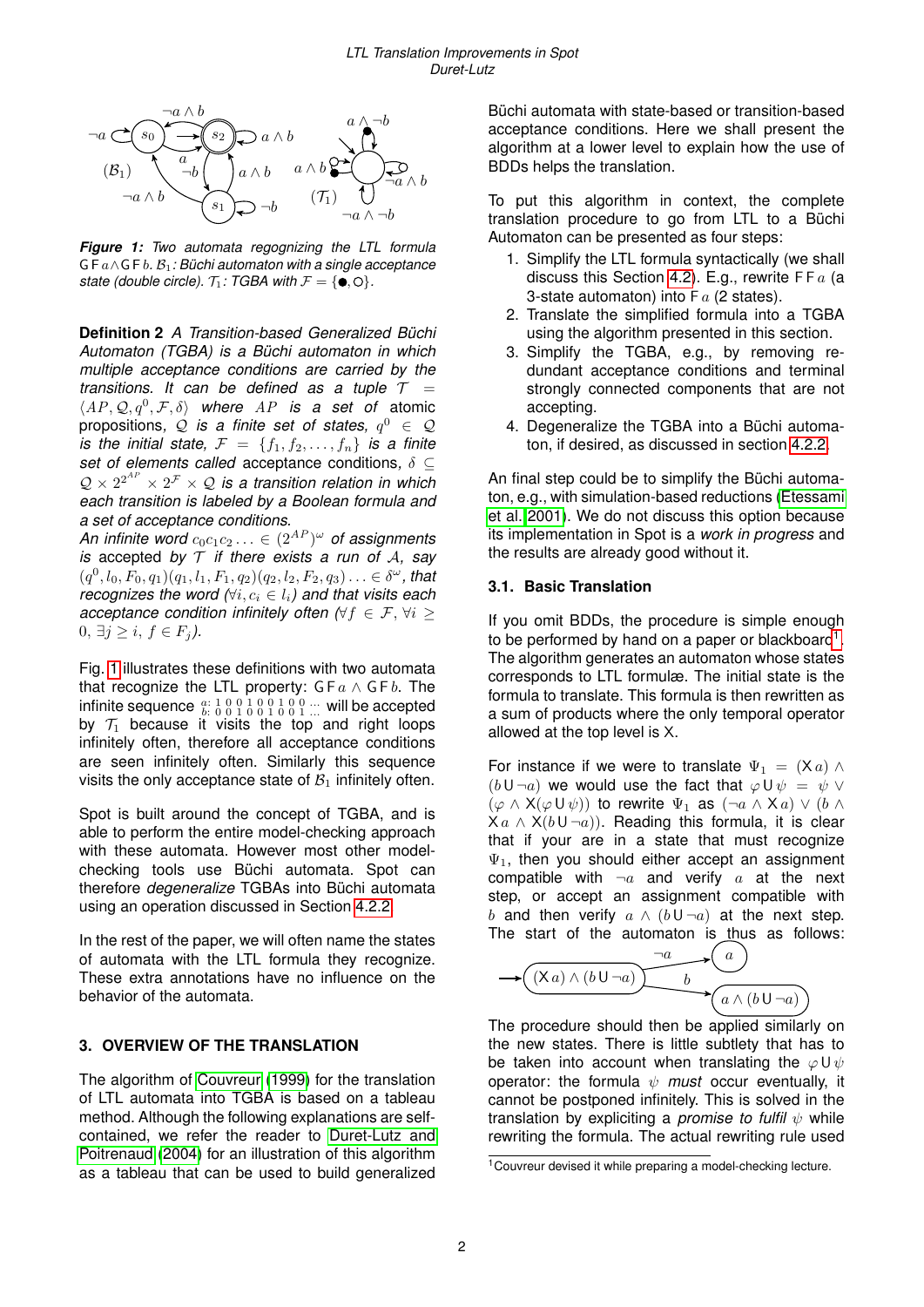<span id="page-2-0"></span>
$$
r(\top) = \top
$$
  
\n
$$
r(\bot) = \bot
$$
  
\n
$$
r(p) = \text{Var}[p]
$$
  
\n
$$
r(\neg p) = \neg \text{Var}[p]
$$
  
\n
$$
r(f \lor g) = r(f) \lor r(g)
$$
  
\n
$$
r(f \land g) = r(f) \land r(g)
$$
  
\n
$$
r(\neg(f \lor g)) = r(\neg f) \land r(\neg g)
$$
  
\n
$$
r(\neg(f \land g)) = r(\neg f) \lor r(\neg g)
$$
  
\n
$$
r(\land f) = \text{Next}[f]
$$
  
\n
$$
r(\neg \land f) = \text{Next}[\neg f]
$$
  
\n
$$
r(f \cup g) = r(g) \lor (r(f) \land \text{Next}[f \cup g] \land \text{P}[g])
$$

 $r(\neg(f \cup g)) = r(\neg g) \wedge (r(\neg f) \vee \text{Nxt}[\neg(f \cup g)])$ *Figure 2: Rewriting rules to translate an LTL formula into a BDD. LTL patterns are in blue, BDD variables and operations in red.*

<span id="page-2-1"></span>

*Figure 3: Translation of*  $(X \cap \Lambda) \wedge (b \cup \neg \emptyset)$  *using promises.* 

for U is:  $\varphi \cup \psi = \psi \vee (\varphi \wedge X(\varphi \cup \psi) \wedge P \psi)$ , with the operator P denoting an explicit promise.

All these formulæ can be simplified using classical Boolean rules like  $(\alpha \wedge \beta) \vee \alpha = \alpha$  to kill some terms (even  $X \varphi$  or  $P \varphi$ ). This is where using BDD really helps. The core of the translation is the rewriting function  $r(f)$  defined recursively as in Fig. [2.](#page-2-0) Var[p],  $Nxt[f], P[f]$ , are BDD variables created as needed to represent respectively atomic propositions,  $X f$ formulæ, and promises.

Applying  $r$  on our example, we obtain:

- $r((\mathsf{X} a) \wedge (b \mathsf{U} \neg a)) = r(\mathsf{X} a) \wedge r(b \mathsf{U} \neg a)$  $=$  Nxt[a]  $\wedge$   $(r(\neg a) \vee (P[\neg a] \wedge r(b) \wedge Nxt[b \cup \neg a]))$
- $=$  Nxt[a]  $\wedge$  (¬Var[a]  $\vee$  (P[¬a]  $\wedge$  Var[b]  $\wedge$  Nxt[b U ¬a]))

This BDD is then massaged into a sum of products:



There are several ways to turn a BDD into a sum of products, but because each term of the sum corresponds to a transition in the automaton. redundant terms should be avoided. We use an algorithm from [Minato](#page-11-8) [\(1992\)](#page-11-8) to that effect.

<span id="page-2-4"></span>

*Figure 4: Translation of*  $(X \cap a) \wedge (b \cup \neg a)$  *as a TGBA.* 

<span id="page-2-5"></span>Itl to tgba  $f(m(f))$  $todo \leftarrow \{f\}, \, all\_acc \leftarrow \emptyset$  $a \leftarrow$ **new** automaton; a.set initial state(f) **while**  $(todo \neq \emptyset)$  $here \leftarrow todo$ .remove\_one() **forall** i **in** prime\_implicants\_of(r(here)) Put i as  $\bigwedge \text{Var}[v] \wedge \bigwedge \neg \text{Var}[v] \wedge \bigwedge \text{P}[a] \wedge \bigwedge \text{Nxt}[n]$ v∈V  $v\in V'$ a∈A  $n \in \mathbb{N}$  $dest \leftarrow \bigwedge_{n \in N} n$ **if**  $\neg a$ .has state(*dest*) todo.insert(dest) a.add\_transition(src: here, dst: dest, cond:  $\bigwedge_{v\in V} v\wedge \bigwedge_{v\in V'}\neg v$ , promises:  $A)$ all\_acc ← all\_acc ∪ A **forall**  $t$  **in**  $a$ .transitions() t.acceptance\_conditions $\leftarrow all\_acc \setminus t$ .promises return  $a$ 

*Figure 5: Pseudo-code of the algorithm of [Couvreur](#page-11-3) [\(1999\)](#page-11-3) to translate an LTL formula* f *into a TGBA. The function* r(here) *is defined on Fig. [2.](#page-2-0)*

The complete translation is shown on Fig. [3.](#page-2-1) This automaton is still not a TGBA because it uses promises instead of Büchi acceptance conditions. To guarantee that a promise holds, the accepted runs of the automaton should never make promises continuously: in other words for each promise  $P\varphi$ , accepted runs should visit infinitely many transitions that do not make such a promise. $2$  This can be encoded as a TGBA by labelling all transitions that do not make promise  $P \varphi$  by an acceptance condition associated to  $\varphi$ .<sup>[3](#page-2-3)</sup> There will be as many acceptance conditions as promises. Fig. [4](#page-2-4) shows the final TGBA.

The pseudo-code for the complete translation algorithm is shown on Fig. [5.](#page-2-5)

At this point it should be clear that the use of BDDs simplifies every Boolean formulæ that label transitions. For instance we cannot have a transition labelled by  $b \wedge a \wedge \neg b$  because such a conjunction would be simplified by the BDD representation.<sup>[4](#page-2-6)</sup> Similarly the conversion of the BDD into an irredundant sum

<span id="page-2-2"></span><sup>2</sup>Promises should not be mistaken for co-Büchi acceptance conditions. A co-Büchi acceptance condition  $F$  accepts runs that stay in  $F$  continuously; conversely a promise accepts runs that do not make the promise continuously.

<span id="page-2-6"></span><span id="page-2-3"></span><sup>&</sup>lt;sup>3</sup>Spot use the syntax Acc<sup>[f]</sup> to display an acceptance conditions associated to the formula  $f$ . This syntax can be seen when using our [on-line LTL translator.](http://spot.lip6.fr/ltl2tgba.html) In this paper we simply display these acceptance conditions as dots of various colors  $( \bigcirc$ ,  $\bullet$ ,  $\dots$ ). <sup>4</sup>Some translators will output similar labels: see footnote [7.](#page-4-1)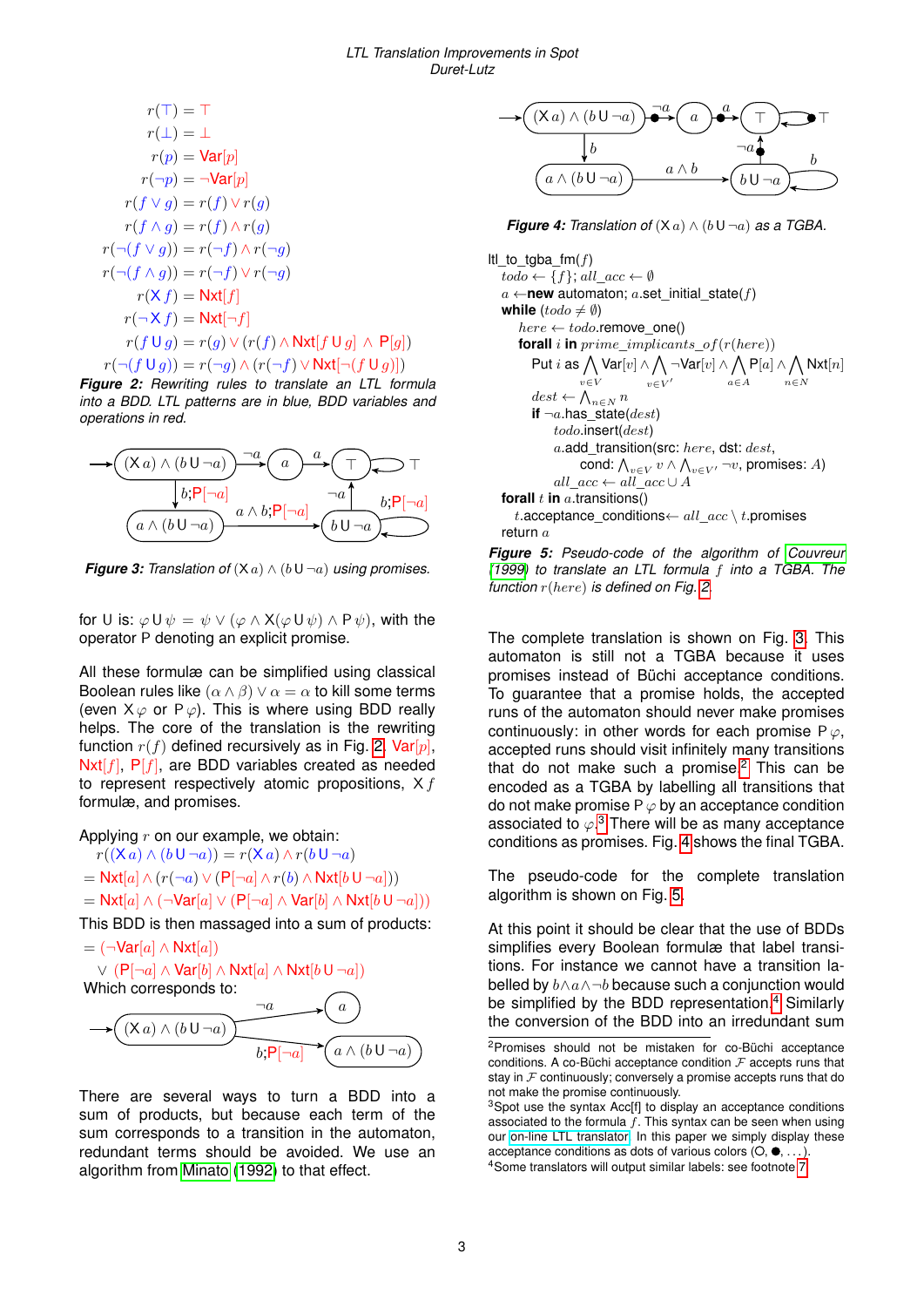<span id="page-3-1"></span>

**Figure 6:** Two translations of  $G F a$ . Since  $r(G F a)$  = r((F a) ∧ G F a) *the two states of the first automaton can be merged, yielding the second automaton.*

of products helps to reduce the number of outgoing arcs of each node. As an illustration, consider the formula  $\neg((a \cup b) \lor (b \cup c))$ . Blindly applying the tableau rules listed by [Duret-Lutz and Poitrenaud](#page-11-2) [\(2004\)](#page-11-2) will produce 4 successors corresponding to  $(\neg a) \land (\neg b) \land$  $(\neg c)$ ,  $(\neg a) \land (\neg b) \land (\neg c) \land X \neg (b \cup c)$ ,  $(\neg b) \land (\neg c) \land$  $(X \neg (a \cup b))$ , and  $(\neg b) \land (\neg c) \land (X \neg (a \cup b)) \land X \neg (b \cup c)$ with some obvious redundancy. On the other hand the corresponding BDD rewriting will be simplified to ¬Var[b] ∧ ¬Var[c] ∧ (¬Var[a] ∨ Nxt[¬ $(a \cup b)$ ]), giving only the two successors  $(\neg a) \land (\neg b) \land (\neg c)$  and  $(\neg b) \wedge (\neg c) \wedge (\mathsf{X} \neg (a \cup b)).$ 

## <span id="page-3-3"></span>**3.2. Using** r **to Identify States**

A powerful BDD-based optimization is to use the  $r$  function to identify some equivalent formulæ. Because BDDs have a unique representation, we have that  $r(\varphi) = r(\psi) \implies \varphi = \psi$ . The converse does not hold because two equivalent subformulæ prefixed with X might be represented by different Nxt[] variables. Graphically,  $r(\varphi)$  encodes the outgoing transitions (labels, promises, and destinations) of the state  $\psi$ , so  $r(\varphi) = r(\psi)$  means that the states  $\varphi$  and  $\psi$  have the same successors and can be merged.

Such a reduction occurs when translating  $G Fa$ :  $r(G F a) = ((\textsf{Nxt}[F a] \wedge P[a]) \vee \textsf{Var}[a]) \wedge \textsf{Nxt}[G F a]$  $r((Fa) \wedge GFa) = ((Nxt[Fa] \wedge P[a]) \vee Var[a]) \wedge Nxt[GFa]$ The result of  $r(GFa)$  implies that  $GFa$  should have two successors G F  $a$  and (F  $a$ ) ∧ G F  $a$  as shown in the first automaton of Fig. [6.](#page-3-1) However  $r((Fa) \wedge GFa)$  =  $r(GF a)$  so these states can be merged.

One way to implement this reduction automatically is to index the states of the automata by the BDD  $r(\varphi)$ instead of by the LTL formula  $\varphi$  (the pseudo-code from Fig. [5](#page-2-5) does *not* perform this reduction).

## **3.3. Better Determinism**

The determinism of the automata from Fig. [6](#page-3-1) can be improved using a trick based on the BDD representation of states. Instead of converting the equation  $r(G F a) = ((\text{Nxt}[F a] \wedge P[a]) \vee \text{Var}[a]) \wedge \text{Nxt}[G F a]$ into a sum of products to discover the labels and destination, we can instead fix one label to discover its destination(s).

Where shall we go if we read  $a$ ?  $r(G Fa) \wedge Var[a] = Var[a] \wedge Nxt[G Fa]$ Where shall we go if we read  $\neg a$ ?  $r(GFa)\wedge\neg \text{Var}[a] = \neg \text{Var}[a] \wedge \text{Nxt}[Fa] \wedge \text{P}[a] \wedge \text{Nxt}[GFa]$ These equations show that all instances of  $\top$ in Fig. [6](#page-3-1) can be replaced by  $\neg a$ , yielding two deterministic automata.

In an automaton over *n* atomic propositions (Var[a],  $Var[b], \ldots$ , there are  $2^n$  labels to consider. However the structure of the BDD encoding the formula helps to ignore useless labels; and in real-world formulæ  $n$  is usually small enough so that the slowdown incurred by this enumeration is not perceptible.

An automaton constructed this way is usually *more* deterministic, but it is not necessarily a deterministic automaton. The result of  $r(\varphi) \wedge A$  for some A could have a disjunction, i.e., multiple destinations.

In an experiment we translated 96 LTL formulæ taken from the literature with and without this optimization. The resulting automata were then synchronized with random state spaces to measure the effect of the improved determinism. With this technique the number of transitions in the product was reduced by 40%, and the number of states by only 0.33%.

## <span id="page-3-0"></span>**4. FROM SPOT-0.4 TO SPOT-0.7.1**

We now review how this translation has been improved over the last four years.

## **4.1. Better Data Structures**

[Rozier and Vardi](#page-11-6) [\(2007\)](#page-11-6) compared 9 LTL translators, on various families of LTL formulæ.

The first family of formulæ they experimented is scalable. For a given  $n$  they generated<sup>[5](#page-3-2)</sup> an LTL formula  $C_n$  that matches an infinite sequence of bits in which all the values of a  $n$ -bit counter have been concatenated. E.g.,  $C_3 = ((a \wedge (G(a \rightarrow (X(\neg a \wedge$  $X(\neg a \land X a))))))$ )  $\land ((\neg b) \land X(\neg b \land X \neg b)) \land (G((a \land b))$  $\neg b) \rightarrow (X((X X b) \land (((\neg a) \land (b \rightarrow XXX b) \land ((\neg b) \rightarrow$  $(XXX \neg b))Ua))))A(G((a \wedge b) \rightarrow (X((XX \neg b) \wedge ((b \wedge b))$  $(\neg a) \land X X X \neg b$ )U( $a \lor ((\neg a) \land (\neg b) \land (X((X X b) \land (((\neg a) \land$  $(b \rightarrow XXXb) \land ((\neg b) \rightarrow XXX\neg b) \cup (a)))))))))$ ))). Such a formula will match a sequence consisting of a: 1 0 0 1 0 0 1 0 0 1 0 0 1 0 0 1 0 0 1 0 0 1 0 0 ... b: 0 0 0 1 0 0 0 1 0 1 1 0 0 0 1 1 0 1 0 1 1 1 1 1 ... repeated infinitely. Variable  $a$  beats the start of each value, while variable  $b$  iterates over the 3 bits of each value from least to most significant bit  $(000, 100, 010, \ldots)$ .

From this description it should be clear that the smallest automaton that can recognize  $C_n$  is a

<span id="page-3-2"></span><sup>5</sup>Scripts to generate these formulæ can be found at [http:](http://ti.arc.nasa.gov/m/profile/kyrozier/benchmarking_scripts/benchmarking_scripts.html) [//ti.arc.nasa.gov/m/profile/kyrozier/benchmarking\\_](http://ti.arc.nasa.gov/m/profile/kyrozier/benchmarking_scripts/benchmarking_scripts.html) [scripts/benchmarking\\_scripts.html](http://ti.arc.nasa.gov/m/profile/kyrozier/benchmarking_scripts/benchmarking_scripts.html)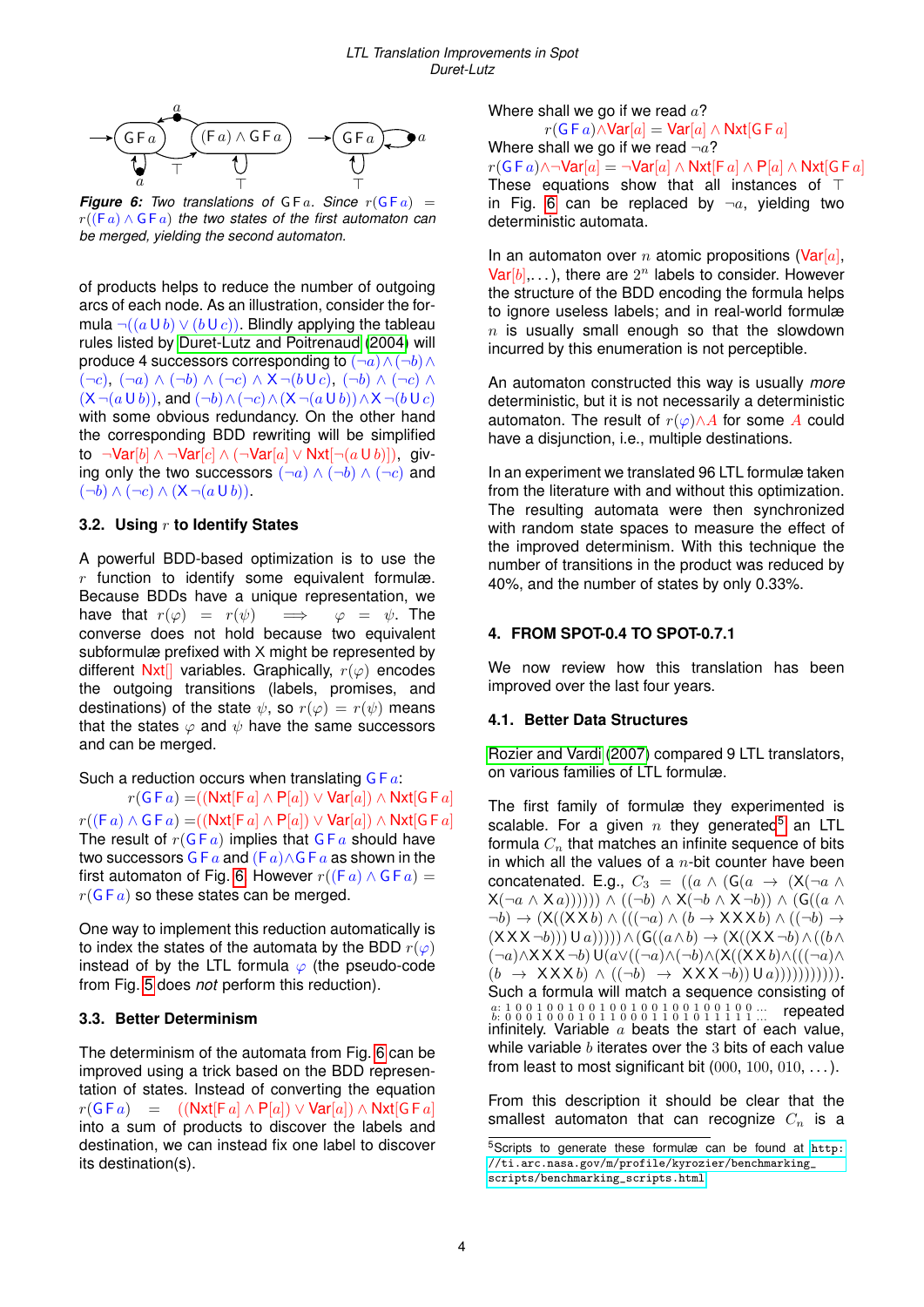<span id="page-4-2"></span>

<span id="page-4-4"></span>

*Figure 8: Runtime of two Spot versions on LTL counter formulæ. ltl2ba is shown for comparison. (The legend of this figure was incorrect in the proceedings of VECOS'11.)*

deterministic loop with  $n2^n$  states and as many transitions. Fig. [7](#page-4-2) shows this automaton for  $C_3$ . Any translator that constructs such an automaton explicitly will have a runtime that is worse than exponential in  $n$ .

[Rozier and Vardi](#page-11-6) [\(2007\)](#page-11-6) show graphs comparing how fast the runtime of each translator grows: few tools passed  $n = 8$ . Although the Spot runtime was low compared to other tools (even symbolic) they stopped using Spot after  $n = 9$  because it generated an incorrect automaton for  $C_{10}$ .

Investigating this bug<sup>[6](#page-4-3)</sup> and playing with  $C_n$  revealed that Spot's implementation of LTL formulæ and its implementation of automata were suboptimal. The effect of the subsequent fixes can been seen on figure [8:](#page-4-4) spot-0.4 is the version used by [Rozier and Vardi,](#page-11-6) while spot-0.5 is an improved version that is 5 times faster: only the formulæ and automata implementation were changed, the translation algorithm is the same. ltl2ba-1.1 [\(Gastin](#page-11-9) [and Oddoux 2001\)](#page-11-9) is shown for comparison, and other tools are usually off the scale: for instance spin-6.1.0 will take more that 11 hours to translate the formula  $C_1$  describing a 2-state automaton<sup>[7](#page-4-1)</sup>.

In Spot, LTL formulæ are represented as "abstract syntax DAGs", i.e., identical subformulæ are represented only once, as in Fig. [9.](#page-5-0) For commutative op-erators, the operands are systematically reordered<sup>[8](#page-4-5)</sup> so that we can easily detect that  $a \wedge X(b)$  is equal to  $X(b) \wedge a$ . Sharing of subformulæ also work across multiple formulæ. The uniqueness of each subformula helps to speed up algorithms that may use a cache as they traverse formulæ. However this setup requires that each subformula in the pool be reference counted. The first issue in spot-0.4 was how this reference counting worked: the counter of each node recorded the number of each subformula using this node. This meant that every time a formula was cloned or destroyed, we had to recurse its entire DAG to increment or decrement the counters of each node... "27%" of the time of the translation of  $C_8$  was spent dealing with counters. The obvious fix was to count only the number of direct parents of a node, and this code ran no more than "0.01%" of the time.

The second problem was in the interface used to construct Büchi automata as explicit graphs. The definition of a Büchi automaton does not specify how to represent the elements of  $Q_i$ , i.e., what is the identity of a state. Is it an integer? Is it a name? When reading an automaton from a file written by hand, we want to allow any string. When implementing an LTL translation such as the one described in section [3,](#page-1-0) it is tempting to label states with the LTL formula they represent: it helps reading the automaton. The states of explicit graphs in spot-0.4 were referenced by strings to accommodate all these needs. The translation algorithm was therefore wasting a lot of time just converting LTL formulæ into strings to designate states. A new kind of graph with states labeled by pointers to LTL formula objects yielded the most part of the improvement shown on Fig. [8.](#page-4-4)

## <span id="page-4-0"></span>**4.2. LTL Simplification Improvements and Better Degeneralization**

After the release of Spot 0.5, we were contacted by Rüdiger Ehlers who was trying to use ltl2ba and Spot with various options to translate an LTL formulæ and keep only the smallest automata (in term of states) produced by any tool. His goal was to later minimize these automata *even more* using a

<span id="page-4-3"></span><sup>&</sup>lt;sup>6</sup>It was a typo in the comparison function used to distinguish two LTL formulæ that have the same hash value: a constant '1' (one) was used instead of the variable '1' (lowercase L), but the two characters were indistinguishable on screen!  $C_{10}$  was the first formula with enough sub-formulæ to trigger a hash conflict.

<span id="page-4-1"></span><sup>&</sup>lt;sup>7</sup>The automaton built by spin-6.1.0 for  $C_1$  actually has 33 states and 447 transitions, many of them using unsatisfiable guards such as "((!b) && (a) && (b))".

<span id="page-4-5"></span><sup>&</sup>lt;sup>8</sup> Each subformula gets a serial number the first time it is created, so this gives a handy key to order them in a way that is more deterministic than ordering by their address.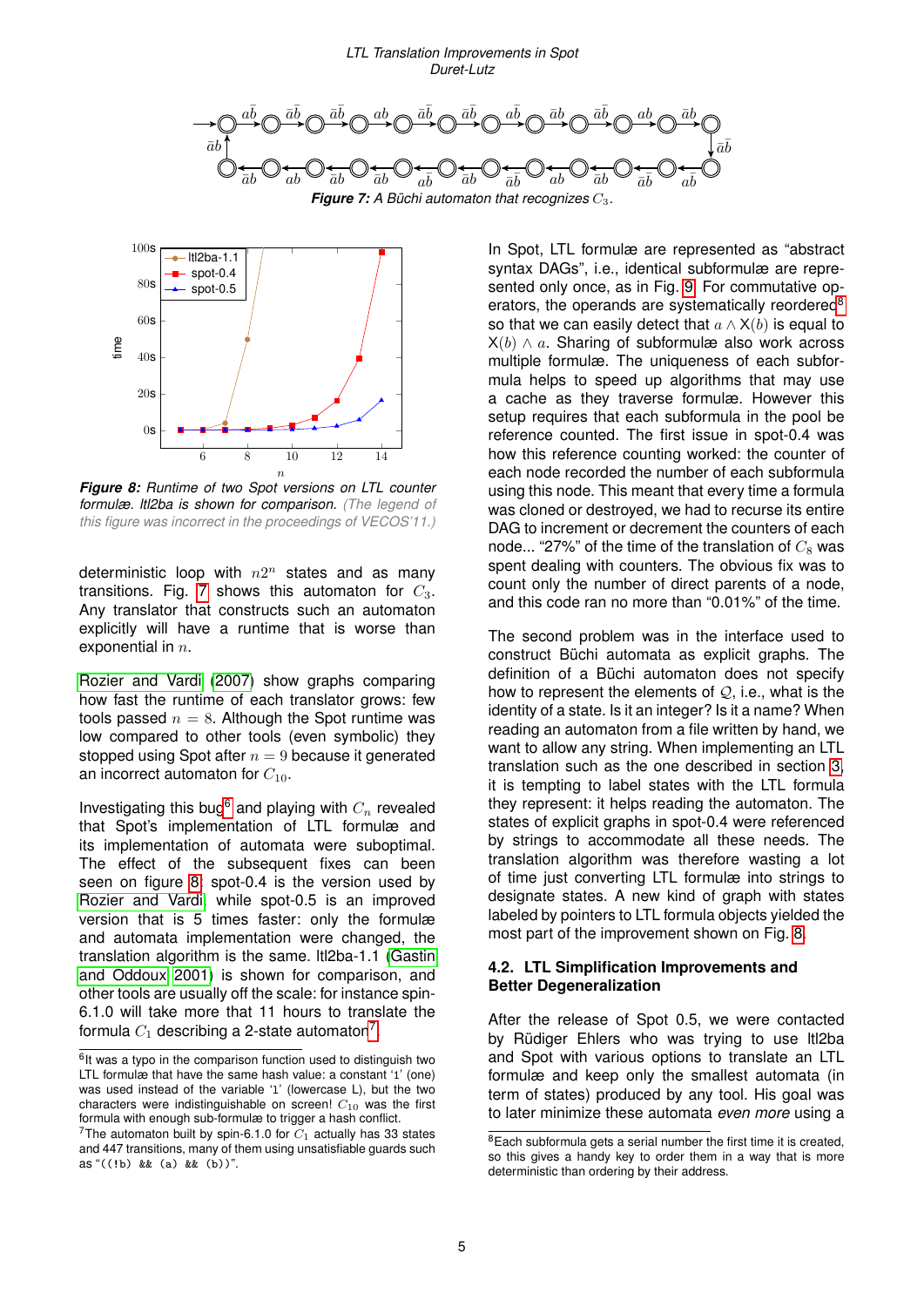#### *LTL Translation Improvements in Spot Duret-Lutz*

<span id="page-5-0"></span>

**Figure 9:** An abstract syntax DAG for the formula  $C_3$ . *The letters L and R are used to distinguish left and right operands of non-commutative binary operators.*

technique that could easily take hours [\(Ehlers and](#page-11-10) [Finkbeiner 2010\)](#page-11-10), so it made sense to try a few tools to find the smallest candidate first.

The benchmark consists in 92 LTL formulæ:

- 55 formulæ from [Dwyer et al.](#page-11-11) [\(1998\)](#page-11-11),
- 25 formulæ from [Somenzi and Bloem](#page-11-12) [\(2000\)](#page-11-12) — their paper shows 27 formulæ but two of them were ignored because they are already the negations of other formulæ in the list,
- 12 formulæ from [Etessami and Holzmann](#page-11-13) [\(2000\)](#page-11-13).

With their negations this makes a total of 184 formulæ. Table [1](#page-5-1) shows how much time each translator was better than the other on these 184 formulæ. For instance comparing "spot-0.5 (1)" with "ltl2ba-1.1" we can see ltl2ba-1.1 produced automata strictly smaller than spot-0.5 for 80 formulæ, while spot-0.5 was strictly better in 23 cases.

The numbers (1) and (2) refer to different reductions performed on the LTL formulæ before translation.

In case (1), each formula is reduced using rules taken from [Somenzi and Bloem](#page-11-12) [\(2000\)](#page-11-12); [Etessami](#page-11-13) [and Holzmann](#page-11-13) [\(2000\)](#page-11-13) and [Bloem](#page-11-14) [\(2001\)](#page-11-14). These rules include unconditional rewritings like "F $X\varphi =$  $X F \varphi$ ", conditional rewriting based on syntactic

<span id="page-5-1"></span>

| better<br>worse   | $t12ba-1$ | spot-0.5 (1) | <u>ଡ</u><br>$500t-0.5$ | spot-0.6 (1) | spot-0.6 (2) |
|-------------------|-----------|--------------|------------------------|--------------|--------------|
| <b>Itl2ba-1.1</b> | ი         | 23           | 28                     | 58           | 61           |
| spot-0.5 (1)      | 80        | 0            | 6                      | 104          | 107          |
| spot-0.5 (2)      | 76        | 0            | 0                      | 101          | 102          |
| spot-0.6 (1)      | 2         | 0            |                        | 0            |              |
| spot-0.6 (2)      |           |              |                        |              |              |

*Table 1: Comparing ltl2ba and Spot on 184 LTL formulæ. The value on line* i *and column* j *shows how many time automaton produced by translator* #i *was strictly bigger than the automaton produced by translator*  $\#j$ .

implications<sup>[9](#page-5-2)</sup> like "if  $\varphi \Rightarrow \psi$  then  $\varphi \cup \psi = \psi$ ", and rewritings based on the concept pure eventualities and purely universal formulæ like "if  $\psi$  is a pure eventuality then  $\varphi \cup \psi = \psi^{n10}$  $\varphi \cup \psi = \psi^{n10}$  $\varphi \cup \psi = \psi^{n10}$ . Itl2ba-1.1 includes similar rules, except that pure eventualities and purely universal formulæ are handled with a less general set of rewritings.[11](#page-5-4)

In case (2), a stronger set of rules based on language containment are used to replace the syntactic implications checks. In this setup, checking that  $\varphi \Rightarrow \psi$  involves translating  $\varphi$  and  $\neg \psi$  into automata, and checking whether their product is empty:  $\mathscr{L}(A_{\varphi} \otimes A_{\neg \psi})$  =  $\emptyset$ .<sup>[12](#page-5-5)</sup> These operations have to be performed on many subformulæ of the formula to simplify so this is a costly simplification. But have found that the runtime is usually acceptable as the automata involved when translating formulæ used in verification are usually small. The initial set of rewriting rules based on language containment comes from [Tauriainen](#page-11-15) [\(2006,](#page-11-15) section 5.3), but we extended these as in Table [2](#page-6-1) so they would catch more patterns to reduce. The simplification described for (1) are still performed, but languagecontainment rules are able to catch a few more simplifications that were not detected syntactically.

A typical formula that rules (1) are not able to simplify is  $\varphi_1 = ((Xq) \wedge r) R X(((s \cup p) R r) U(s R r))$ . The extended language containment rules from Table [2](#page-6-1) reduces  $\varphi_1$  to  $\varphi_2 = ((Xq) \wedge r) R X(s R r)$  because  $((s \cup p) R r) \cup (s R r)$  implies  $(s R r)$ . The reduction this entails on the automaton is welcome:  $\varphi_1$  is translated by Spot into a Büchi automaton with 25 states, while  $\varphi_2$  needs only 5 states.

<span id="page-5-2"></span><sup>&</sup>lt;sup>9</sup>This means that the condition  $\varphi \Rightarrow \psi$  is tested syntactically by a recursion on the two abstract syntax DAGs.

<span id="page-5-3"></span><sup>&</sup>lt;sup>10</sup>For instance F b is a pure eventuality, so  $a \cup F b = F b$ .

<span id="page-5-4"></span><sup>&</sup>lt;sup>11</sup> For instance It 2ba-1.1 can reduce  $a \cup Fb$  to Fb, but it cannot reduce  $a \cup X \vdash b$  to  $X \vdash b$  although  $X \vdash b$  is a pure eventuality.

<span id="page-5-5"></span><sup>&</sup>lt;sup>12</sup>The reason why we do not simply check that  $\mathscr{L}(A_{\varphi \wedge \neg \psi}) = \emptyset$ is so we can cache the automata generated  $A_{\varphi}$  and  $A_{\neg w}$  and use them in when checking other conditions involving the same subformulæ.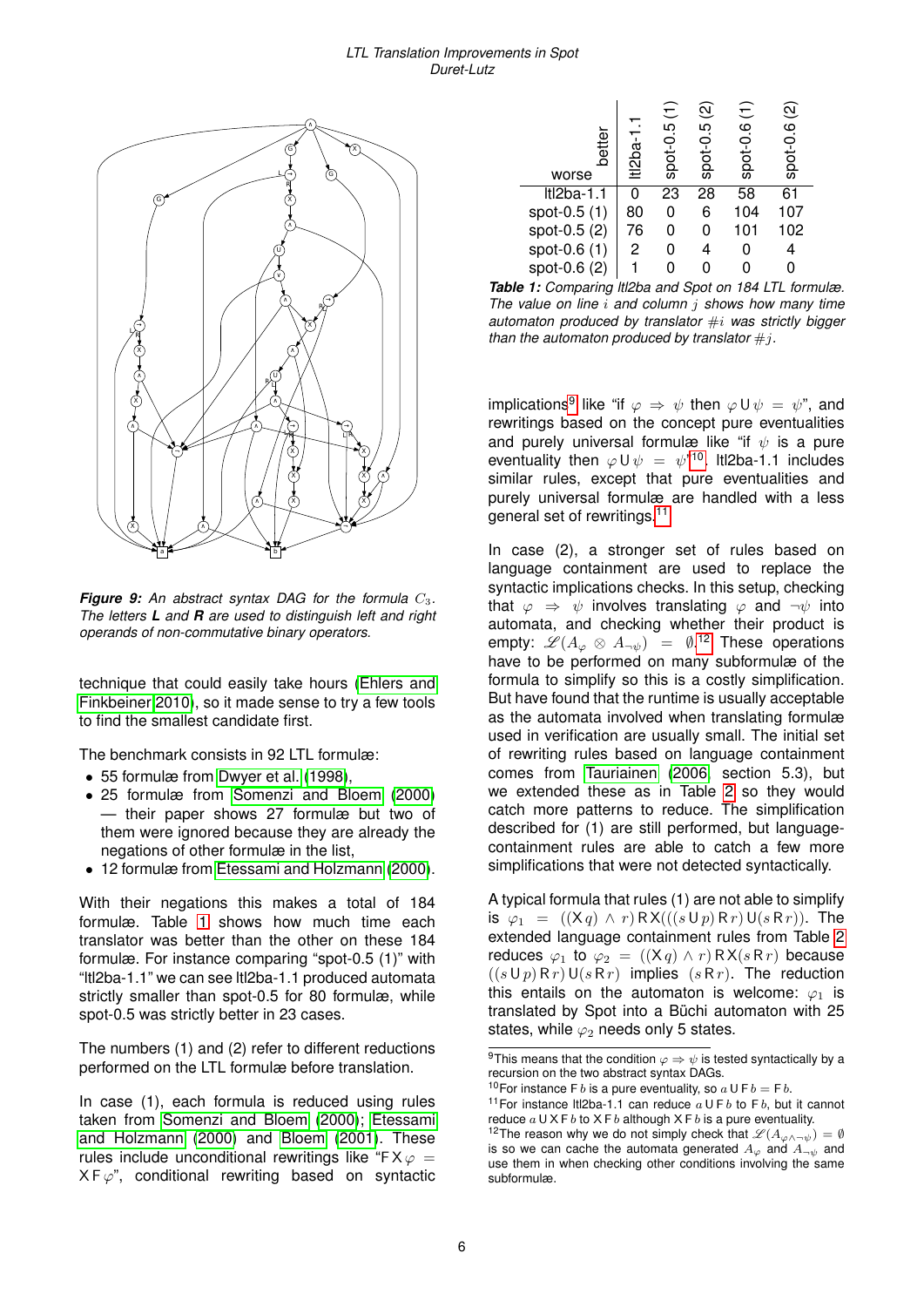#### *LTL Translation Improvements in Spot Duret-Lutz*

<span id="page-6-1"></span>

| pattern                        | condition to test                                                                | simplification |
|--------------------------------|----------------------------------------------------------------------------------|----------------|
| $\varphi \vee \psi$            | $\mathscr{L}(A_{\varphi}\otimes A_{\neg\psi})=\emptyset$                         | ψ              |
|                                | $\mathscr{L}(A_{\neg\varphi}\otimes A_{\psi})=\emptyset$                         | $\varphi$      |
|                                | $\mathscr{L}(A_{\neg \varphi} \otimes A_{\neg \psi}) = \emptyset$                |                |
| $\varphi \wedge \psi$          | $\mathscr{L}(A_{\varphi}\otimes A_{\neg\psi})=\emptyset$                         | $\varphi$      |
|                                | $\mathscr{L}(A_{\neg \varphi} \otimes A_{\psi}) = \emptyset$                     | $\psi$         |
|                                | $\mathscr{L}(A_{\varphi}\otimes A_{\psi})=\emptyset$                             |                |
| $\varphi \mathsf{U}\,\psi$     | $\mathscr{L}(A_{\varphi\cup\psi}\otimes A_{\neg\psi})=\emptyset$                 | $\psi$         |
|                                | $\mathscr{L}(A_{\neg \varphi} \otimes A_{\neg \psi}) = \emptyset$                | Fψ             |
| $\varphi \, \mathsf R \, \psi$ | $\mathscr{L}(A_{\varphi}\otimes A_{\neg\psi})=\emptyset$                         | $\psi$         |
|                                | $\mathscr{L}(A_{\varphi}\otimes A_{\psi})=\emptyset$                             | Gψ             |
| Xφ                             | $(\mathscr{L}(A_{\varphi}\otimes A_{\neg X\varphi})=\emptyset$                   |                |
|                                | $\wedge \mathscr{L}(A_{\neg \varphi} \otimes A_{\mathsf{X}\varphi}) = \emptyset$ |                |

*Table 2: Simplification rules based on language containment.*

After translating the simplified formula into a generalized Büchi automaton, both Spot and ltl2ba perform a pass of automaton simplification based on the elimination of maximal strongly connected components that are terminal and non-accepting. The degeneralization of this automaton into a Büchi automaton follows.

Looking at the formulæ for which Spot fared worse than ltl2ba in Table [1](#page-5-1) we were able to make three improvements, included in spot-0.6. The first two changes were enough to bring Spot up to the point were only one formula was translated worse than ltl2ba. The third change improved the number of case where Spot was producing smaller automata.

### <span id="page-6-3"></span>*4.2.1. A Harmful Rewriting Rule*

The first correction is quite simple. In the set of rewriting rules chosen to reduce the size of the automaton produced by the Wring tool, [Somenzi and](#page-11-12) [Bloem](#page-11-12) [\(2000\)](#page-11-12) give this one (applied from left to right):

$$
F(\varphi \wedge G F \psi) = (F \varphi) \wedge G F \psi
$$

It might be true that Wring performs better on the right formula, but this is generally wrong for Spot. This rule had to be disabled. Intuitively, this rule is dubious because  $F(\varphi \land GF(\psi))$  appears less complex to translate. Translating  $F \Phi$  is just a matter of creating an initial state that accepts any letter for a finite number of step, and non-deterministically jumps into a state that will recognize  $\Phi$  when a letter matching the beginning of  $\Phi$  is found. Translating a formula such as  $(F \varphi) \wedge G F \psi$  is harder because in the initial state you have four choices to consider: either the input can be the start of  $\varphi$ , or it is the start of  $\psi$ , or it is both, or it is none. When  $\varphi$  and  $\psi$  are atomic propositions as in Fig. [10,](#page-6-2) these four cases can be reduced to three. It turns out that on the automaton  $A_2$  from Fig. [10](#page-6-2) the states (F  $a$ ) ∧G F  $b$  and

<span id="page-6-2"></span>

*Figure 10: Paper-and-pen translations into TGBA of* F(a∧  $G \nvdash b$ ) *and*  $(F a) \wedge G F b$ .

 $(F a) \wedge (F b) \wedge G F b$  have exactly the same outgoing transitions so they can be merged. Thank to the BDD identification discussed in section [3.2,](#page-3-3) Spot will actually output an automaton similar to  $A_1$  for both formulæ  $F(a \wedge G F b)$  or  $(F a) \wedge G F b$ . This is not the case when  $\varphi$  and  $\psi$  are more complex.

This rewriting rule also prevented other useful rules to apply. E.g., spot-0.5 would rewrite the formula  $F(\varphi_1 \wedge G F \psi_1) \vee F(\varphi_2 \wedge G F \psi_2)$  as  $((F \varphi_1) \wedge G F \psi_1) \vee$  $(F \varphi_2) \wedge G F \psi_2$  missing the opportunity to apply the rule  $F(\Psi_1) \vee F(\Psi_2) = F(\Psi_1 \vee \Psi_2)$ . Spot-0.6 rewrites this formula as  $F((\varphi_1 \wedge G F \psi_1) \vee (\varphi_2 \wedge G F \psi_2))$  which is easier to translate for similar reasons.

In spot-0.6 (and also the current spot-0.7.1) this harmful rewriting rule is simply disabled, but from the above discussion it sounds like it would be better to apply it in the opposite direction, trying to gather as much terms as possible after the F. We are currently overhauling the entire rewriting module in order to improve it, and plan to make a more systematic study of each rule we apply. Applying a rewriting rule *because it has been used in another tool* is not a good justification: the rule might be favorable to the other tool but not yours.

## <span id="page-6-0"></span>*4.2.2. Better Degeneralization*

A degeneralization algorithm takes a generalized automaton with  $n$  states and  $m$  acceptance conditions, and produces a Büchi automaton with a single acceptance condition and at most  $n(m + 1)$  states. The classical algorithm used to transform Generalized Büchi Automata into Büchi automata [\(Clarke et al. 2000,](#page-11-4) section 9.2.2) can be adapted to transform TGBA into Büchi automata [\(Giannakopoulou and Lerda 2002;](#page-11-16) [Gastin](#page-11-9) [and Oddoux 2001\)](#page-11-9) as follows.

If  $\mathcal{T} = \langle AP, Q, q_0, \mathcal{F}, \delta \rangle$  is a TGBA with m acceptance conditions  $\mathcal{F} = \{f_1, f_2, \ldots, f_m\}$ , then an equivalent Büchi automaton  $\mathcal{T} = \langle AP, Q', q'_0, \mathcal{F}', \delta' \rangle$  can be constructed as follows: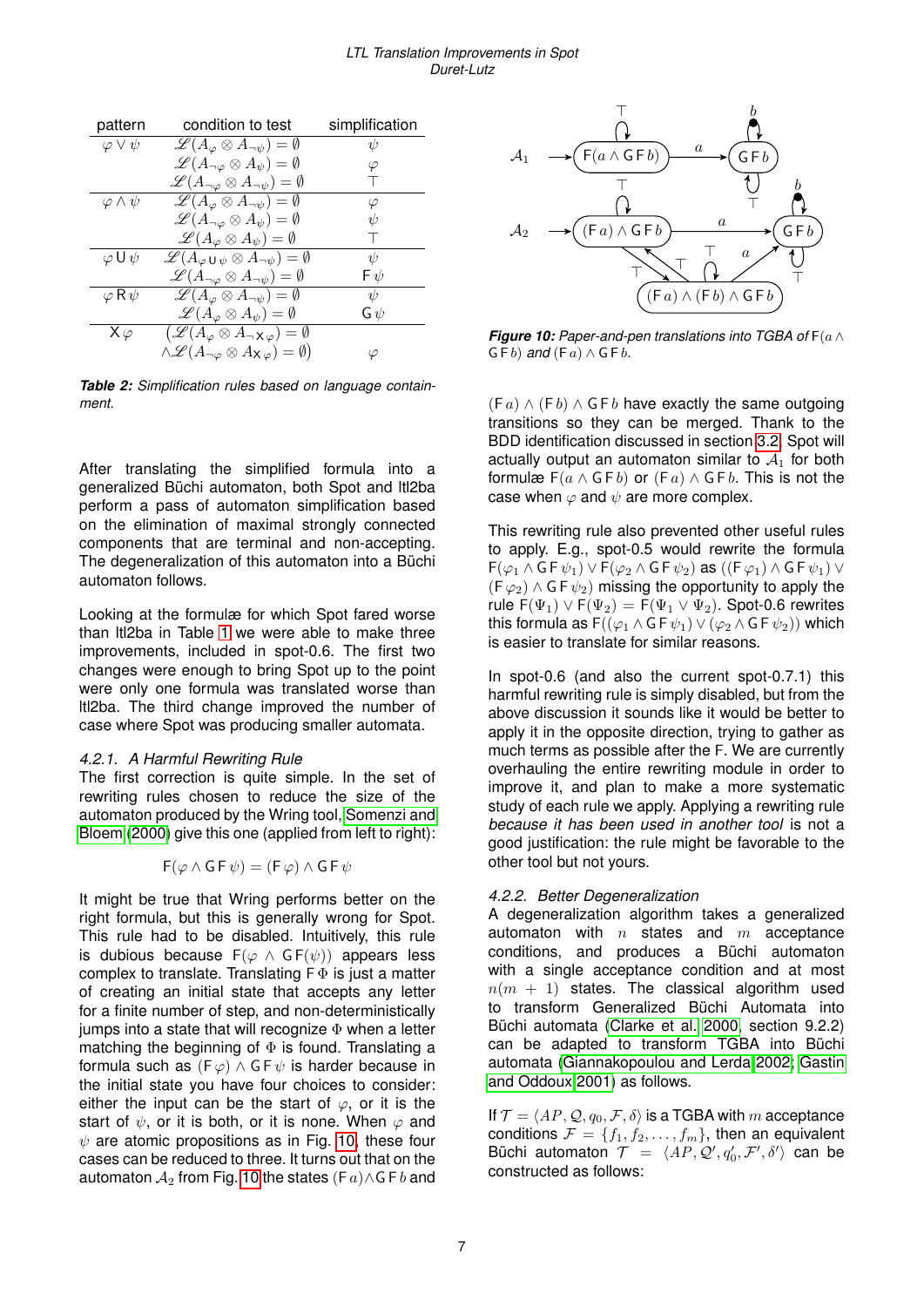- $\mathcal{Q}' = \mathcal{Q} \times \{0, \ldots, m\}$  the original automaton is cloned in  $m + 1$  levels,
- $\mathcal{F}' = \mathcal{Q} \times \{m\}$  states from the last level are accepting,
- $\bullet \ \delta' = \{((s, j), l, (d, L_j(F))) \mid (s, l, F, d) \in \delta\}$  where  $L_j(F) =$  $\sqrt{ }$  $\int$ 0 if  $j = m$  $j+1$  if  $f_{j+1} \in F$

 $j$  otherwise

 $\overline{\mathcal{L}}$ i.e., for each level  $j < m$  the outgoing transitions that carry  $f_{i+1}$  are redirected to the next level and all outgoing transitions from the last level are redirected to the first one.

•  $q'_0 = q_0 \times \{0\}$  the initial state is on the first level (but any other level would also be correct).

This setup guarantees that any accepting path in the degeneralized automaton will correspond to an infinite path that sees all acceptance conditions infinitely often in the original automaton. The classical optimization is to "jump levels", i.e., when a transition from level  $i < m$  carries acceptance conditions  $f_{i+1}$ ,  $f_{i+2}$ , and  $f_{i+3}$ , it can be redirected to the level  $i + 3$ . This corresponds to the following redefinition of  $L_j(F) =$  $\max\{n \in \{j, \ldots, m\} \mid \forall k \in \{j+1, \ldots, n\}, f_k \in F\}$  if  $j < m$ ,  $\max\{n \in \{0, \ldots, m\} \mid \forall k \in \{1, \ldots, n\}, f_k \in \mathsf{F}\}\$ if  $j = m$ 

The automaton  $B_1$  from Fig. [1](#page-1-1) was degeneralized from  $\mathcal{T}_1$  with this definition, in the order  $f_1 = \circ$ ,  $f_2 = \bullet$ , and setting the initial state in the last level.

This degeneralization procedure offers  $m!$  possible ways to order the acceptance conditions, and there are  $m+1$  possible levels on which the initial state can be located. Changing these parameter might make some states from  $Q \times \{0, \ldots, m\}$  unreachable, and can thus reduce the automaton. For one TGBA, we therefore have  $m!(m+1)$  possible degeneralizations using only this definition.

In Spot, the acceptance conditions labeling each transitions are stored as  $BDDs<sup>13</sup>$  $BDDs<sup>13</sup>$  $BDDs<sup>13</sup>$  and the order used by the degeneralization algorithm is related to the order in which the corresponding BDD variables were declared. This order is in turn related to the order in which the LTL formula was recursively traversed by the translation algorithm. In ltl2ba, this order is that of the states of the alternating automaton is that constructed recursively from the LTL formula. So in both cases, the order used is tied to the syntax tree/DAG of the LTL formula. It so turns out that the order used in spot-0.5 was usually the reverse of the order used in ltl2ba, and was unfavorable. *Simply reversing that order, is responsible the largest part of the improvements observed between spot-0.5 and spot-0.6 on Table [1.](#page-5-1)* This reversed order corresponds to expecting the acceptance conditions associated to a formula  $\phi$  before expecting the acceptance condition associated to subformulæ of  $\phi$ . For instance when translating the formula G  $F(a \wedge G F(b \wedge G F c))$  there will be acceptance conditions associated to  $a \wedge G F(b \wedge b)$  $G F c$ ,  $b \wedge G F c$  and c and they should be expected in this order during the degeneralization.

We are currently investigating how choosing different orders may improve the degeneralization and it seems that the above heuristic is usually better. The choice of the level for the initial state is another parameter that we have yet to explore.

[Oddoux](#page-11-17) [\(2003,](#page-11-17) section 6.1.2) mentions another kind of degeralization in which the acceptance conditions can be taken in any order and where each state of degeneralized automaton has to retain the set of all acceptance conditions that are waited for. This can potentially multiply the size of the original automaton with  $2^m$  if  $m$  acceptance conditions are used. But this might be worth a try when  $m$  is very small.

Another optimization that was included in spot-0.6 to improve its degeneralization is the "*pulling of acceptance conditions*". When all the outgoing transition of a state  $s$  have a set  $Y$  of acceptance conditions in common, this set can be added to the acceptance conditions of all the incoming transitions. This is correct because if a run of traverses  $s$  it will necessarily see all acceptance conditions from  $Y$ ; it makes no difference if its sees them twice.

Finally the only formula of this benchmark for which ltl2ba-1.1 produces an automata with less states than spot-0.6 in Table [1](#page-5-1) is  $\neg G(p \rightarrow (q \cup (Gr \vee$  $(S(s))$ ). Itl2ba-1.1 gives a Büchi automaton with 10 states and 336 transitions, while spot-0.6 produces 11 states and 260 transitions.<sup>[14](#page-7-1)</sup> In this extraordinary case, disabling the SCC-based simplifications will actually help the degeneralization algorithm, and Spot will produce an automaton with 10 states and 244 transitions.

## *4.2.3. More LTL Operators:* W *and* M

The changes described in sections [4.2.1](#page-6-3) and [4.2.2](#page-6-0) were enough to let Spot-0.6 (2) produce automata that were smaller that ltl2ba's in 50 cases. 11 more cases were won by adding support for the W and M operators, even if they are not used in the formulæ...

<span id="page-7-0"></span><sup>&</sup>lt;sup>13</sup>In some algorithms, this enables union or intersection of sets of BDDs. But the real justification for this interface is that we also have some symbolic representations of automata where the transition relation is stored as a BDD from which we can extract those acceptance conditions using BDD manipulations.

<span id="page-7-1"></span><sup>14</sup>When counting transitions in an automaton over the atomic propositions  $\{p, q, r, s\}$  an arc labeled by p is counted for 8 transitions because there are 8 different configurations of the atomic propositions ( $p\bar{q}\bar{r}\bar{s}$ ,  $pq\bar{r}\bar{s}$ ,  $p\bar{q}r\bar{s}$ , ...) that satisfy formula p.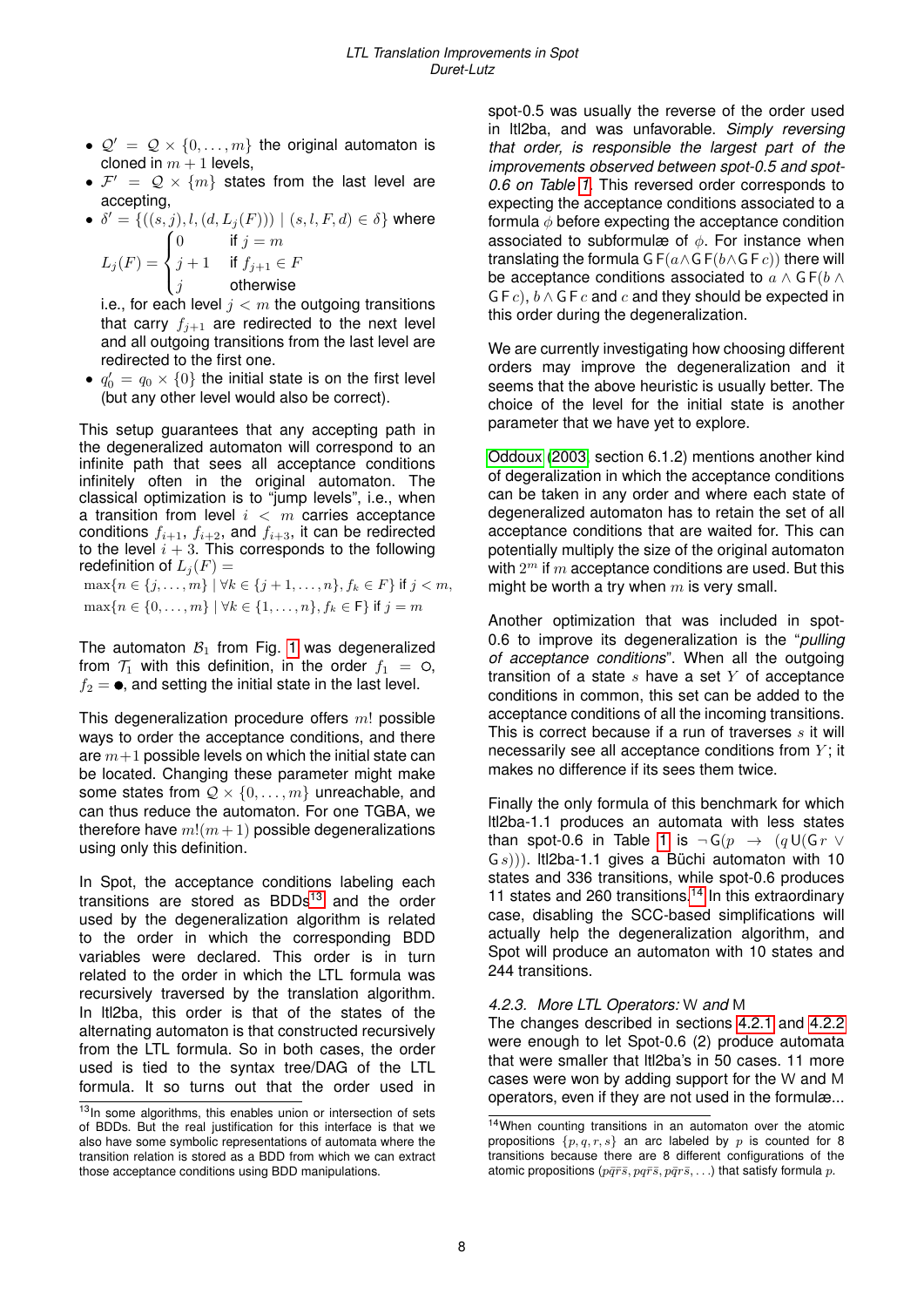<span id="page-8-0"></span>

*Figure 11: Four formulæ equivalent to* a W b *and their corresponding automata. When the* W *and* R *operators are not available,* a U(b ∨ G a) *is easier to translate.*

 $a \cup b$  is the *strong until* operator: a has to hold until b does, and b must hold eventually. a W b is the *weak until* operator:  $a$  should hold until  $b$  does, and if  $b$ never occur, then  $a$  should always be true.

Conversely, a R b is the *weak release* operator: b has to hold either infinitely, or until  $a \wedge b$  hold together. a M b is the *strong release operator*: a has to hold until  $a \wedge b$  hold, and the latter is will occur eventually.

These operators do not add expressive power: when using tools that do not support them,  $a \mathbf{W} b$  is usually rewritten  $(a \cup b) \vee Ga$  or  $a \cup (b \vee Ga)$ . Even if it is less intuitive, the second rewriting is actually a better choice, because it translates into a smaller automaton (Fig. [11\)](#page-8-0). An even better choise, if the R operator is available, is to write  $b R(a \vee b)$ . Similarly, a M b can be rewritten in many ways:  $a \mathbf{M} b = (a \mathbf{R} b) \wedge$  $(F a) = a R(b \wedge F a) = b U(a \wedge b).$ 

The translation rule for W is the same as that for U except that no promise is made (hence no acceptance condition is output), and conversely the rule for  $a \mathsf{M} b$  is the same as R with the promise of  $a$ .

The *weak until* operator can be used to express properties such as  $\varphi$  becomes true before  $\psi$  or at the same time:  $(\neg \psi) \mathsf{W} \varphi$ . Such pattern often occur in the LTL formulæ presented by [Dwyer et al.](#page-11-11) [\(1998\)](#page-11-11) and are encoded with the U operator<sup>[15](#page-8-1)</sup>. Since W can be translated without promises or acceptance conditions, it makes sense to rewrite heavier patterns such as  $a \cup (b \vee G a)$  using W prior to the traduction. We implemented the following rules in Spot-0.6 to that effect:

$$
a U(b \vee Ga) = a Wb \qquad a R(b \wedge Fa) = a Mb
$$
  
\n
$$
a W(b \vee Ga) = a Wb \qquad a M(b \wedge Fa) = a Mb
$$
  
\n
$$
(a U b) \vee (a W c) = a W(b \vee c) \qquad a NFa = Fa
$$
  
\n
$$
(a W b) \vee (a W c) = a W(b \vee c) \qquad a MFa = Fa
$$
  
\n
$$
(a W b) \vee (a W c) = a W(b \vee c) \qquad (a Rb) \wedge Fa = a Mb
$$
  
\n
$$
a U Ga = Ga \qquad (a Rb) \wedge (a Mc) = a M(b \wedge c)
$$
  
\n
$$
a W Ga = Ga \qquad (a Mb) \wedge (a Mc) = a M(b \wedge c)
$$
  
\n
$$
(a U b) \wedge (c W b) = (a \wedge c) Ub \qquad (a Rb) \vee Gb = a Rb
$$
  
\n
$$
(a W b) \vee (c M b) = (a \vee c) Rb \qquad (a U b) \wedge Fb = a Ub
$$
  
\n
$$
(a Mb) \vee (c Mb) = (a \vee c) Rb \qquad (a Ub) \wedge Fb = a Ub
$$
  
\n
$$
a M(b M c) = a M c \qquad if a \Rightarrow b.
$$
  
\n
$$
a M(b R c) = a R c \qquad if a \Rightarrow b.
$$
  
\n
$$
a R(b R c) = a R c \qquad if a \Rightarrow b.
$$
  
\n
$$
a R(b R c) = b M c \qquad if b \Rightarrow a.
$$
  
\n
$$
a M(b M c) = b M c \qquad if b \Rightarrow a.
$$

The 11 formulæ for which the translation was improved correspond to formulæ of [Dwyer et al.](#page-11-11) [\(1998\)](#page-11-11) in which the  $\varphi \cup (\psi \vee \mathsf{G}\varphi)$  idiom was used. Rewriting these using W helped the translation since it did not have to deal with promises associated to U.

## **4.3. Reaching the Minimum**

Cichoń et al. [\(2009\)](#page-11-18) studied several classes of LTL formulæ for which they calculated the size (in states) of the minimal Büchi automaton that could represent the property. They compared the output of spot-0.4 and ltl2ba-1.1, neither of which was able translate all formulæ efficiently. Sometimes they would take too long, sometimes they would produce automata larger than necessary.

Here are four families of formulæ they evaluated on both tools for  $n$  ranging from 1 to 20:

|                                                                                                                         | $\alpha_n = \mathsf{F}(p \wedge \mathsf{X}(p \wedge X(p \wedge \ldots)) \wedge \mathsf{F}(q \wedge \mathsf{X}(q \wedge X(q \wedge \ldots)))$                                       |
|-------------------------------------------------------------------------------------------------------------------------|------------------------------------------------------------------------------------------------------------------------------------------------------------------------------------|
| $n$ occurences of $p$                                                                                                   | $n$ occurences of $q$                                                                                                                                                              |
|                                                                                                                         | $\beta_n = \mathsf{F}(p_1 \wedge \mathsf{F}(p_2 \wedge \mathsf{F}(\ldots \mathsf{F} p_n))) \wedge \mathsf{F}(q_1 \wedge \mathsf{F}(q_2 \wedge \mathsf{F}(\ldots \mathsf{F} q_n)))$ |
| $\varphi_n = \mathsf{G} \mathsf{F} p_1 \wedge \mathsf{G} \mathsf{F} p_2 \wedge \ldots \wedge \mathsf{G} \mathsf{F} p_n$ |                                                                                                                                                                                    |
| $\psi_n = F G p_1 \vee F G p_2 \vee \ldots \vee F G p_n$                                                                |                                                                                                                                                                                    |

The minimal Büchi automaton for  $\alpha_n$  has  $(n +$  $(1)^2$  states. Itiba-1.1 and spot-0.4 both manage to produce it, but they take a lot of time. In their experiment ltl2ba-1.1 took 14 hours to translate  $\alpha_{19}$ (they did not try  $\alpha_{20}$ ) while spot-0.4 took 6 seconds to translate  $\alpha_{20}$ . But 6 seconds are a lot for such a formula: spot-0.7.1 takes less than 0.01 second.

The minimal Büchi automaton for  $\beta_n$  also has  $(n+1)^2$ states, but a lot more transitions. Neither ltl2ba-1.1 nor spot-0.4 were able to produce the smallest automata for  $n > 1$ . For  $\beta_{20}$  the minimal automaton has 441 states; ltl2ba-1.1 produced an automaton of

<span id="page-8-1"></span><sup>15</sup>The  $a U(b \vee G a)$  idiom was used. The LTL formulæ on the web page associated to their project, at [http://patterns.projects.](http://patterns.projects.cis.ksu.edu/documentation/patterns/ltl.shtml) [cis.ksu.edu/documentation/patterns/ltl.shtml](http://patterns.projects.cis.ksu.edu/documentation/patterns/ltl.shtml), have since been rewritten with the W operator for clarity.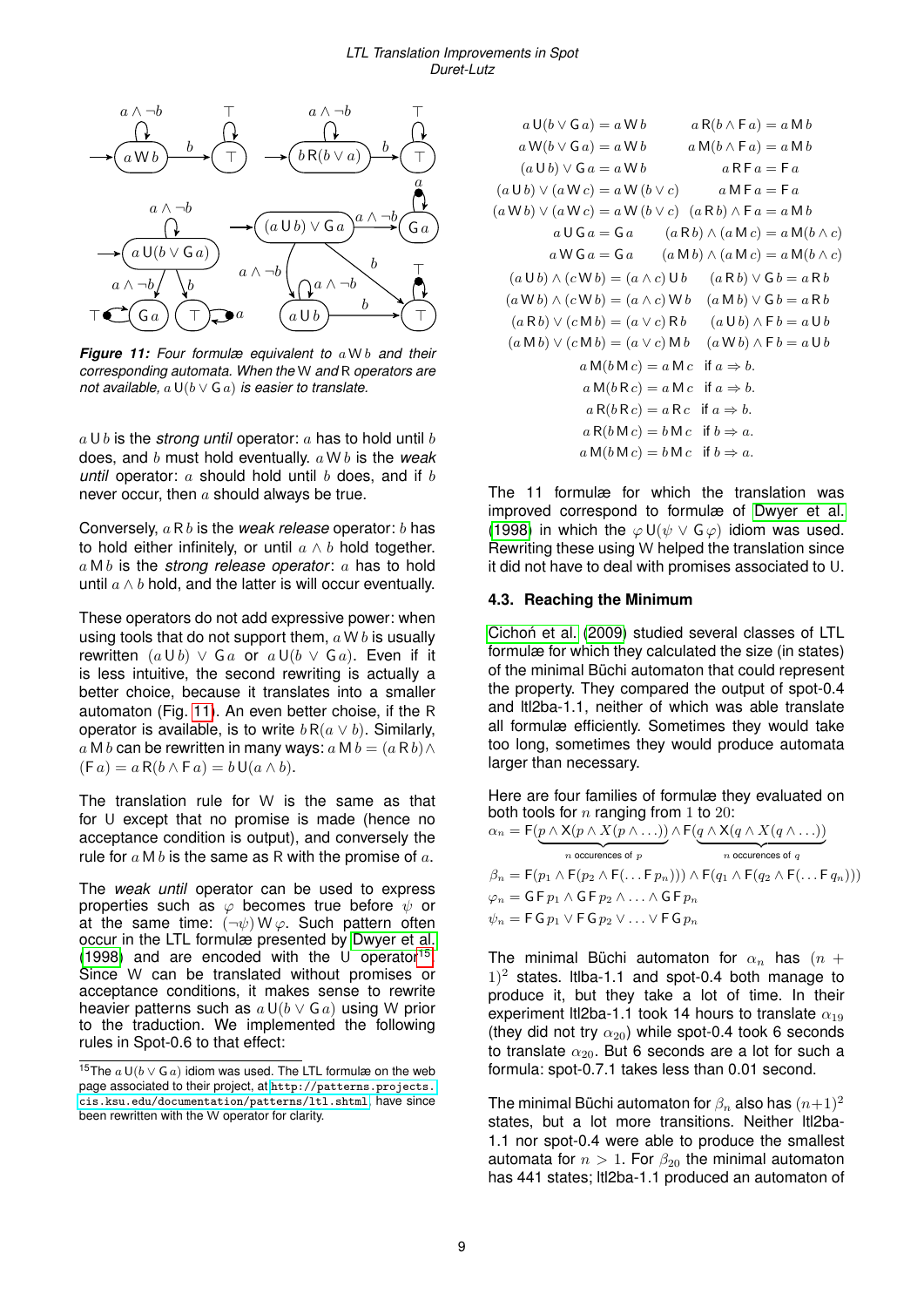1164 states in 21 seconds while spot-0.4 produced 1237 states in about 12 minutes.

 $\varphi_n$  did not cause any problem with either tools. The minimal automaton were produced by both tools instantaneously.

The worse formula was  $\psi_n$  although both tools manage to build the minimal automaton (with  $n +$ 1 states), they have to deal with an exponential number of transitions. ltl2ba took more that 3 hours to translate  $\psi_{11}$  while spot-0.4 took 20 minutes for  $\psi_{18}$  and subsequently died on  $\psi_{19}$  (out-of-memory?).

We are happy to report that spot-0.7.1 is able to run this entire benchmark (the four families with  $n$ ranging from 1 to 20) in less than 15 minutes and always produces Büchi automata with the minimal number of states. The necessary fixes are those described in section [4.2,](#page-4-0) but running this benchmark on spot-0.6 revealed that the "*pulling of acceptance conditions*" could use a cache to avoid a quadratic behavior<sup>[16](#page-9-0)</sup>. This cache was added in spot-0.7.1.

# **4.4. WDBA Minimization**

It is well known that not all Büchi automata are determinizable [\(Vardi 1996,](#page-11-0) prop. 8). There is a subclass of properties that can be represented by Weak Deterministic Büchi Automata (WDBA), and for which there exists an algorithm to compute the minimal WDBA recognizing the property in a way that is comparable to the minimization of deterministic finite automata [\(Löding 2001\)](#page-11-19). This class corresponds to the "*obligations*" in the temporal hierarchy of [Manna and Pnueli](#page-11-20) [\(1990\)](#page-11-20) and includes a large number of LTL formulæ used for model checking (starting with all safety properties). For instance 40 formulæ out of the 55 formulæ from [Dwyer et al.](#page-11-11) [\(1998\)](#page-11-11) are obligations.

[Dax et al.](#page-11-21) [\(2007\)](#page-11-21) did a comparison of the size produced by different translators (not Spot, which they did not know) with the size of the minimal WDBA. This revealed that although it was deterministic, the minimal WDBA usually had number states smaller or equal to that of the automata produced by the translators.

This WDBA minimization has since been integrated into spot-0.7.1. Table [3](#page-10-0) completes the benchmark of [Dax et al.](#page-11-21) [\(2007\)](#page-11-21) using the sizes of the degeneralized automata generated by spot-0.7.1. The first column is the number of the formula, so you can compare with the figure for other tools displayed at [http://](http://www.daxc.de/eth/atva07/index.html) [www.daxc.de/eth/atva07/index.html](http://www.daxc.de/eth/atva07/index.html). The second and third numbers give the number of states and transitions[17](#page-9-1) of the automaton produced by Spot (with formula simplifications and SCC simplifications turned on), while the fourth and fifth numbers show the number of states and transitions with an additional WDBA minimization step.

We can observe that some minimized automata have more transitions: this is because their structure changed when they were determinized. Even though they have the same number of states as the nonminimized automaton, the states do not accept the same language. There is even one case (formula 36) where the minimized automaton got one more state.

In only two cases (formulae 31 and 35) the minimization actually removed states in addition to making the automata deterministic.

# **5. CONCLUSION**

We have presented the main improvements realized in the LTL translation module of Spot between versions 0.4 and 0.7.1, both in the size of the produced automata and in the time it takes to generate them. We also gave insight into its implementation and explained why using BDDs during the translation actually allows many reduction.

It has been argued [\(Cichon et al. 2009;](#page-11-18) [Tsay et al.](#page-11-22) [2011\)](#page-11-22) that rather than optimizing an algorithm to try to produce the best automata always, it would be useful to create a database of optimal automata for commonly used formulæ. However different uses may call for different definition of *optimal automaton*. In the context of model-checking, one usually wants to reduce the size of product of the property with the system, and translating the property into a small automaton that is the most deterministic possible usually helps [\(Sebastiani and Tonetta 2003\)](#page-11-23). In the context of synthesis of reactive systems [Ehlers and](#page-11-10) [Finkbeiner](#page-11-10) [\(2010\)](#page-11-10) prefer to minimize the number of states at the expense of determinism.

Also different kinds of automata can be used for verification: model checking with TGBA is usually better than model checking with Büchi automata when the formula incur a lot of acceptance conditions [\(Couvreur et al. 2005\)](#page-11-24). Using testing automata also appears promising [\(Geldenhuys and](#page-11-25) [Hansen 2006;](#page-11-25) [Ben Salem et al. 2011\)](#page-11-26). A database should therefore not be limited to Büchi automata.

While we agree such a database could indeed be useful, we still believe that it is important to have a translation that is efficient and versatile enough to be tuned to the needs of a particular situation.

<span id="page-9-0"></span><sup>16</sup>This is because the degeneralization is performed on-the-fly in Spot: the degeneralized automaton is constructed from the original TGBA as needed by subsequent algorithms and never stored.

<span id="page-9-1"></span><sup>17</sup>See footnote [14.](#page-7-1)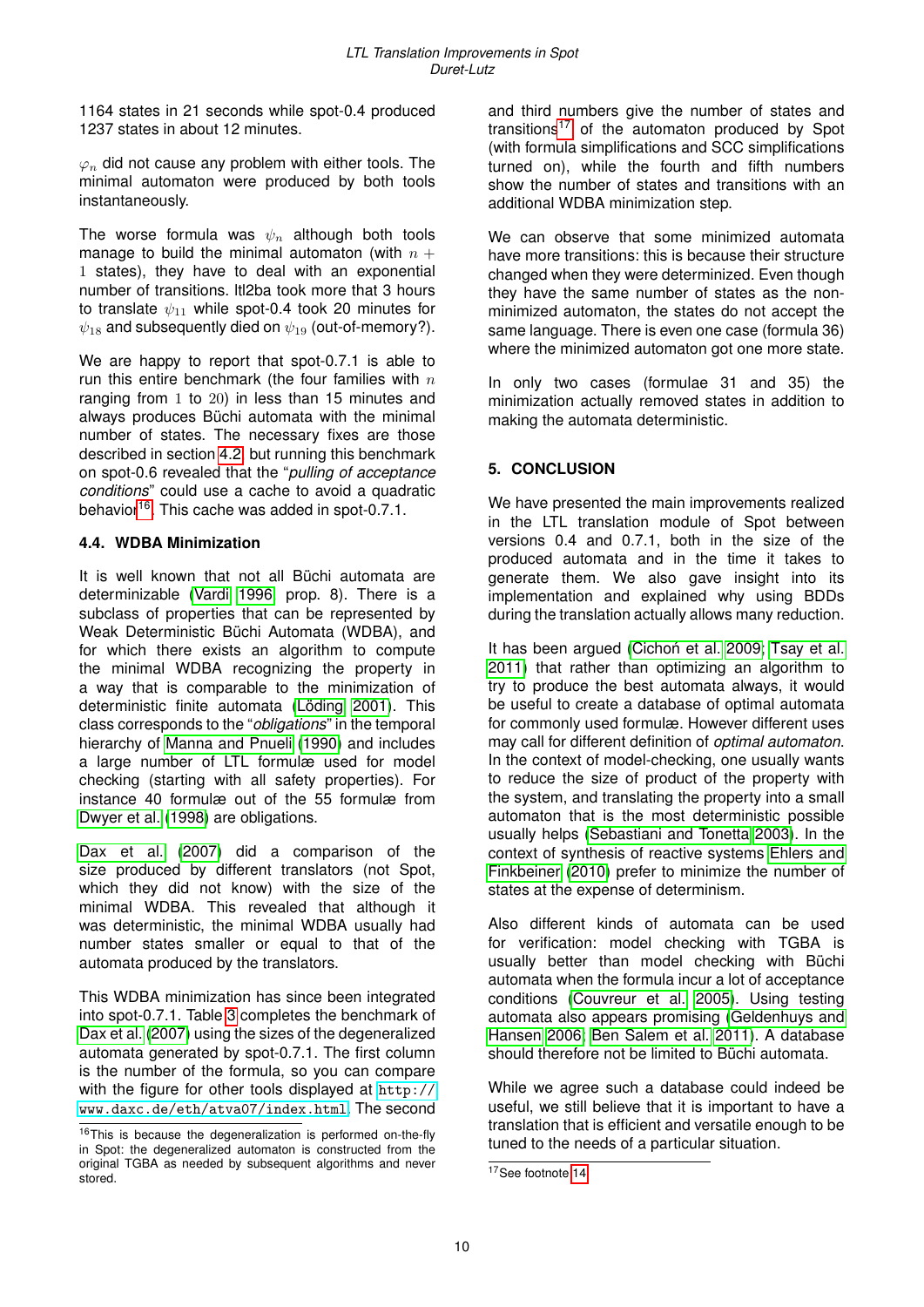#### *LTL Translation Improvements in Spot Duret-Lutz*

<span id="page-10-0"></span>

|                  | before<br>after |                         |                |                |                                                                                                                                                                                                                                                 |
|------------------|-----------------|-------------------------|----------------|----------------|-------------------------------------------------------------------------------------------------------------------------------------------------------------------------------------------------------------------------------------------------|
| #                | st.             | tr.                     | st.            | tr.            | formula                                                                                                                                                                                                                                         |
| 1                | $\overline{2}$  | $\overline{4}$          | $\overline{2}$ | $\overline{4}$ | $\neg(G \bar{p})$                                                                                                                                                                                                                               |
| $\boldsymbol{2}$ | 3               | 10                      | 3              | 10             | $\neg (F r \rightarrow (\bar{p} U r))$                                                                                                                                                                                                          |
| 3                | 3               | 13                      | 3              | 12             | $\neg(G(q \rightarrow G\bar{p}))$                                                                                                                                                                                                               |
| 4                | 4               | 30                      | 4              | 32             | $\neg (G((q \wedge \overline{r} \wedge \overline{F}r) \rightarrow (\overline{p} \cup r)))$                                                                                                                                                      |
| 5                | 3               | 21                      | 3              | 24             | $\neg (G(q \wedge \overline{r} \rightarrow ((\overline{p} \cup r) \vee G \overline{p})))$                                                                                                                                                       |
| 6                | 1               | 1                       | 1              | 1              | $\neg$ (F p)                                                                                                                                                                                                                                    |
| $\overline{7}$   | $\overline{c}$  | $\overline{7}$          | 2              | 7              | $\neg((\bar{r}\mathsf{U}(p\wedge \bar{r}))\vee(\mathsf{G}\,\bar{r}))$                                                                                                                                                                           |
| 8                | $\overline{c}$  | 5                       | $\overline{c}$ | 5              | $\neg(G \bar{q} \vee F(q \wedge F p))$                                                                                                                                                                                                          |
| 9                | 3               | 23                      | 3              | 24             | $\lnot ( \mathsf{G}(q \land \bar{r} \rightarrow ((\bar{r} \mathsf{U}(p \land \bar{r})) \vee \mathsf{G}\,\bar{r})))$                                                                                                                             |
| 10               | 6               | 12                      | 6              | 12             | $\neg((\bar{p}\mathsf{U}((p\mathsf{U}((\bar{p}\mathsf{U}((p\mathsf{U}\mathsf{G}\bar{p})\vee\mathsf{G}\bar{p}))\vee\mathsf{G}\bar{p}))\vee\mathsf{G}\bar{p}))\vee\mathsf{G}\bar{p})$                                                             |
| 11               | 7               | 18                      | 7              | 18             | $\neg (F r \rightarrow ((\bar{p} \wedge \bar{r}) U(r \vee ((p \wedge \bar{r}) U(r \vee ((\bar{p} \wedge \bar{r}) U(r \vee ((p \wedge \bar{r}) U(r \vee (\bar{p} U r))))))))))$                                                                  |
| 12               | $\overline{7}$  | 28                      | $\overline{7}$ | 28             | $\neg (F q \rightarrow (\bar{q} U(q \wedge ((\bar{p} U((p U((\bar{p} U((p U G \bar{p}) \vee G p)) \vee G \bar{p})) \vee G p))) \vee G \bar{p}))))$                                                                                              |
| 13               | 8               | 46                      | 8              | 64             | $\neg(G((q \wedge \mathsf{F}r) \rightarrow ((\bar{p} \wedge \bar{r}) \mathsf{U}(r \vee ((p \wedge \bar{r}) \mathsf{U}(r \vee ((\bar{p} \wedge \bar{r}) \mathsf{U}(r \vee ((p \wedge \bar{r}) \mathsf{U}(r \vee (\bar{p} \mathsf{U}r)))))))))))$ |
| 14               | $\overline{7}$  | 38                      | 7              | 56             | $\neg(G(q \rightarrow ((\bar{p} \land \bar{r}) \cup (r \lor ((p \land \bar{r}) \cup (r \lor ((\bar{p} \land \bar{r}) \cup (r \lor ((p \land \bar{r}) \cup (r \lor ((\bar{p} \cup r) \lor G \bar{p}) \lor G)))))))))))$                          |
| 15               | $\overline{c}$  | $\overline{\mathbf{4}}$ | $\overline{c}$ | $\overline{4}$ | $\neg(G p)$                                                                                                                                                                                                                                     |
| 16               | 3               | 10                      | 3              | 10             | $\neg(\mathsf{F}\, r\rightarrow (p\,\mathsf{U}\, r))$                                                                                                                                                                                           |
| 17               | 3               | 13                      | 3              | 12             | $\neg(G(q \rightarrow G p))$                                                                                                                                                                                                                    |
| 18               | 4               | 15                      | 4              | 16             | $\neg (G((p \land \overline{r} \land \overline{F}r) \rightarrow (p \cup r)))$                                                                                                                                                                   |
| 19               | 3               | 21                      | 3              | 24             | $\neg (G(q \land \overline{r} \rightarrow ((p \cup r) \lor G p)))$                                                                                                                                                                              |
| 20               | 4               | 12                      | 4              | 12             | $\neg((\bar{p}\cup s)\vee\cup p)$                                                                                                                                                                                                               |
| 21               | 3               | 18                      | 3              | 18             | $\neg (F r \rightarrow (\bar{p} U(s \vee r)))$                                                                                                                                                                                                  |
| 22               | 4               | 54                      | 4              | 64             | $\neg (G((q \wedge \overline{r} \wedge \overline{F}r) \rightarrow (\overline{p}U(s \vee r))))$                                                                                                                                                  |
| 23               | 3               | 37                      | 3              | 48             | $\neg (G(q \wedge \overline{r} \rightarrow ((\overline{p} U(s \vee r)) \vee G \overline{p})))$                                                                                                                                                  |
| 24               | 3               | 19                      | 3              | 20             | $\neg (F r \rightarrow (p \rightarrow (\bar{r} U(s \wedge \bar{r}))) U r)$                                                                                                                                                                      |
| 25               | $\overline{4}$  | 59                      | 4              | 64             | $\neg (G((q \wedge \overline{r} \wedge \overline{F} r) \rightarrow (p \rightarrow (\overline{r} U(s \wedge \overline{r}))) U r))$                                                                                                               |
| 26               | 3               | 20                      | 3              | 20             | $\neg (F p \rightarrow (\bar{p} U(s \wedge \bar{p} \wedge X(\bar{p} U t))))$                                                                                                                                                                    |
| 27               | 4               | 44                      | 4              | 44             | $\neg (F r \rightarrow (\bar{p} U(r \vee (s \wedge \bar{p} \wedge X(\bar{p} U t))))$                                                                                                                                                            |
| 28               | 4               | 48                      | 4              | 48             | $\neg((\mathsf{G}\,\bar{q})\vee(\bar{q}\,\mathsf{U}(q\wedge\mathsf{F}\,p\rightarrow(\bar{p}\,\mathsf{U}(s\wedge\bar{p}\wedge\mathsf{X}(\bar{p}\,\mathsf{U}\,t))))))$                                                                            |
| 29               | 5               | 128                     | 5              | 160            | $\neg (G((q \wedge \mathsf{F} r) \rightarrow (\bar{p} \mathsf{U}(r \vee (s \wedge \bar{p} \wedge \mathsf{X}(\bar{p} \mathsf{U} t))))))$                                                                                                         |
| 30               | 4               | 92                      | 4              | 128            | $\neg (G(q \rightarrow (F p \rightarrow (p U(r \vee (s \wedge \overline{p} \wedge X(\overline{p} U t)))))))$                                                                                                                                    |
| 31               | 4               | 34                      | 3              | 20             | $\neg((\mathsf{F}(s \land \mathsf{X} \mathsf{F} t)) \rightarrow (\bar{s} \mathsf{U} p))$                                                                                                                                                        |
| 32               | 4               | 46                      | 4              | 44             | $\neg (F r \rightarrow ((\neg (s \wedge \overline{r} \wedge X(\overline{r} U(t \wedge \overline{r})))) U(r \vee p)))$                                                                                                                           |
| 33               | 5               | 82                      | 4              | 52             | $\neg((\mathsf{G}\,\bar{q})\vee(\bar{q}\,\mathsf{U}(q\wedge((\mathsf{F}(s\wedge\mathsf{X}\,\mathsf{F}\,t))\rightarrow(\bar{s}\,\mathsf{U}\,p))))$                                                                                               |
| 34               | 5               | 130                     | 5              | 160            | $\neg(G((q \wedge \mathsf{F} r) \rightarrow ((\neg(s \wedge \overline{r} \wedge \mathsf{X}(\overline{r} \mathsf{U}(t \wedge \overline{r})))) \mathsf{U}(r \vee p))))$                                                                           |
| 35               | 10              | 254                     | 4              | 128            | $\neg (G(q \to (\neg (s \land \overline{r} \land X(\overline{r} \cup (t \land \overline{r}))) \cup (r \lor p) \lor G(\neg (s \land X \sqin t))))$                                                                                               |
| 36               | 4               | 36                      | 5              | 50             | $\neg (F r \rightarrow (s \land X(\bar{r} \cup t) \rightarrow X(\bar{r} \cup (t \land F p))) \cup r)$                                                                                                                                           |
| 37               | 4               | 52                      | 4              | 52             | $\neg(F r \to (p \to (\bar{r} \cup (s \land \bar{r} \land X(\bar{r} \cup t)))) \cup r)$                                                                                                                                                         |
| 38               | 5               | 148                     | 5              | 160            | $\neg (G((q \wedge \mathsf{F} r) \rightarrow (p \rightarrow (\overline{r} \mathsf{U}(s \wedge \overline{r} \wedge \mathsf{X}(\overline{r} \mathsf{U} t)))) \mathsf{U} r))$                                                                      |
| 39               | 4               | 104                     | 4              | 104            | $\neg (F r \rightarrow (p \rightarrow (\bar{r} U(s \wedge \bar{r} \wedge \bar{z} \wedge X((\bar{r} \wedge \bar{z}) U t)))) U r)$                                                                                                                |
| 40               | 5               | 296                     | 5              | 320            | $\neg (G((q \wedge F r) \rightarrow (p \rightarrow (\overline{r} U(s \wedge \overline{r} \wedge \overline{z} \wedge X((\overline{r} \wedge \overline{z}) U t)))) U r))$                                                                         |

*Table 3: Size of (degeneralized) Büchi automata produced by spot-0.7.1 before and after WDBA minimization.*

For the interested reader, the *Büchi Store* project [\(Tsay et al. 2011\)](#page-11-22) is a database of formulæ associated to representative Büchi automata, where users can submit better automata. In February 2011, we downloaded their list of formulæ and automata for benchmarking purpose. Out of the 322 formulæ involving only future-time LTL operators Spot was able to produce smaller automata in 52 cases, and bigger automata in 21 cases (in this comparison, the number of transitions was used to compare automata with equal number of states). We have yet to submit our automata for these 52 cases.

## **ACKNOWLEDGMENTS**

The author would like to thank Kristin Rozier (Robust Software Engineering team at NASA), Rüdiger Ehlers (Saarland University), and Christian Dax (formerly at ETH Zürick) for fruitful discussions and for sharing their tools to (respectively) generate  $C_n$  formulæ, compare translators, and minimize WDBAs. Felix Abecassis (Epita student) wrote a large part of the WDBA minimization in Spot. Denis Poitrenaud (LIP6) reported several mistakes in draft versions of this paper.